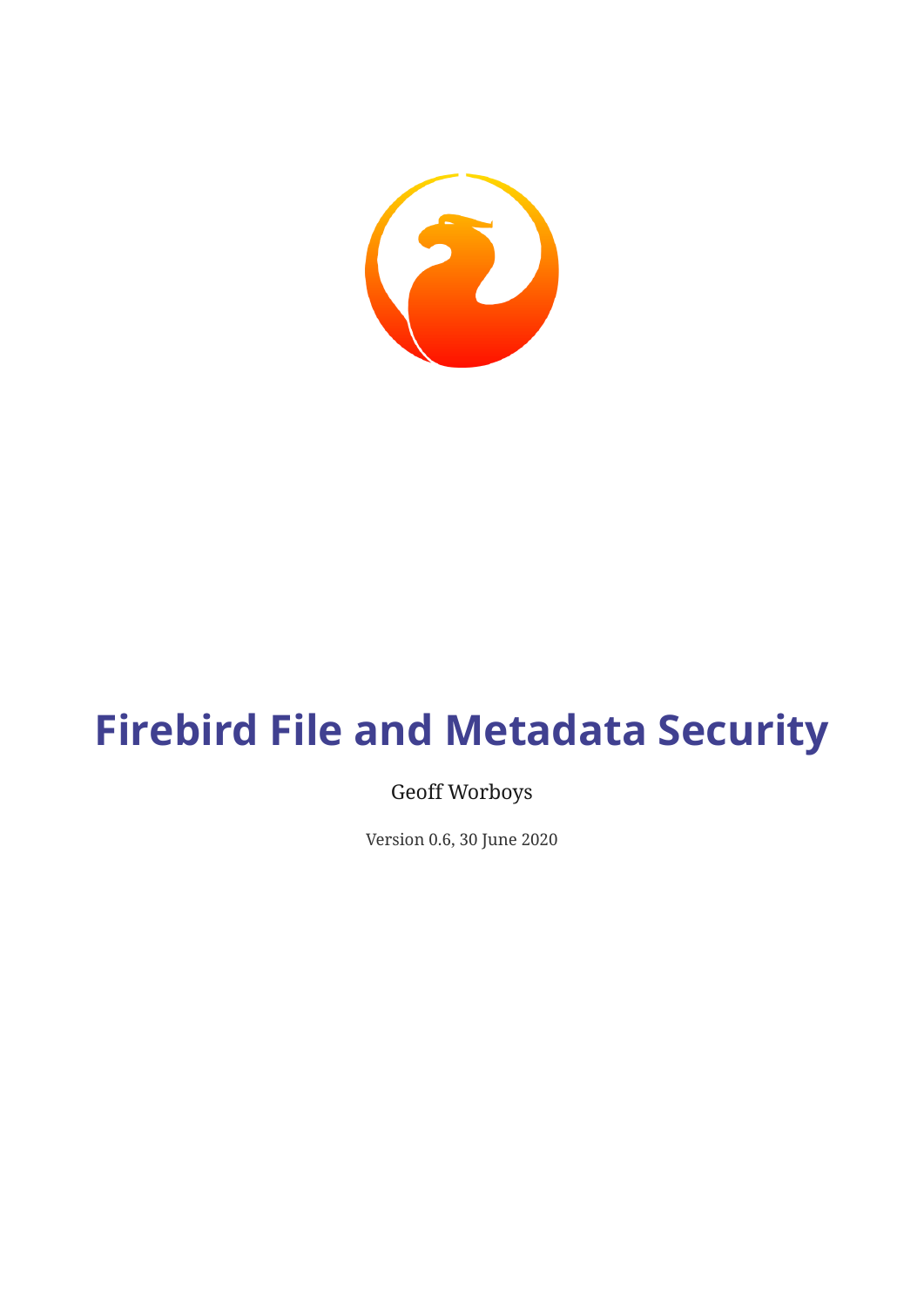# **Table of Contents**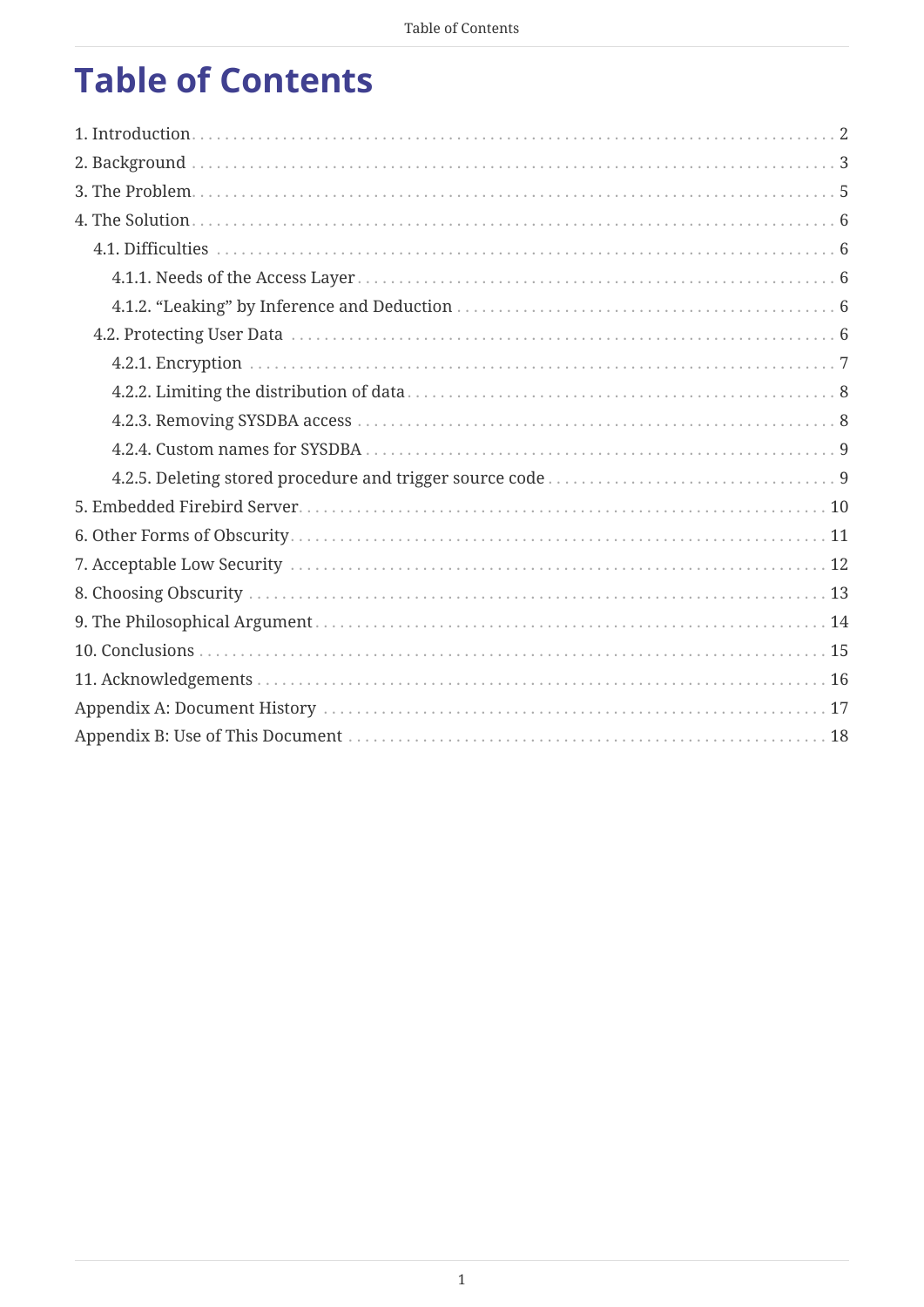### <span id="page-2-0"></span>**Chapter 1. Introduction**

If you stumble on this page and don't know about Firebird, see this link: [www.firebirdsql.org](https://www.firebirdsql.org)

This article discusses the security of Firebird database files and in particular access to the metadata stored in those files. It has been written in response to frequent questions on the Firebird lists concerning these issues. The article avoids technical specifics. To discover how to secure files in your particular operating system refer to relevant documentation for that operating system, to discover how to apply user and object security in Firebird databases refer to documentation available from the Firebird website (noted above) or buy *The Firebird Book* by Helen Borrie.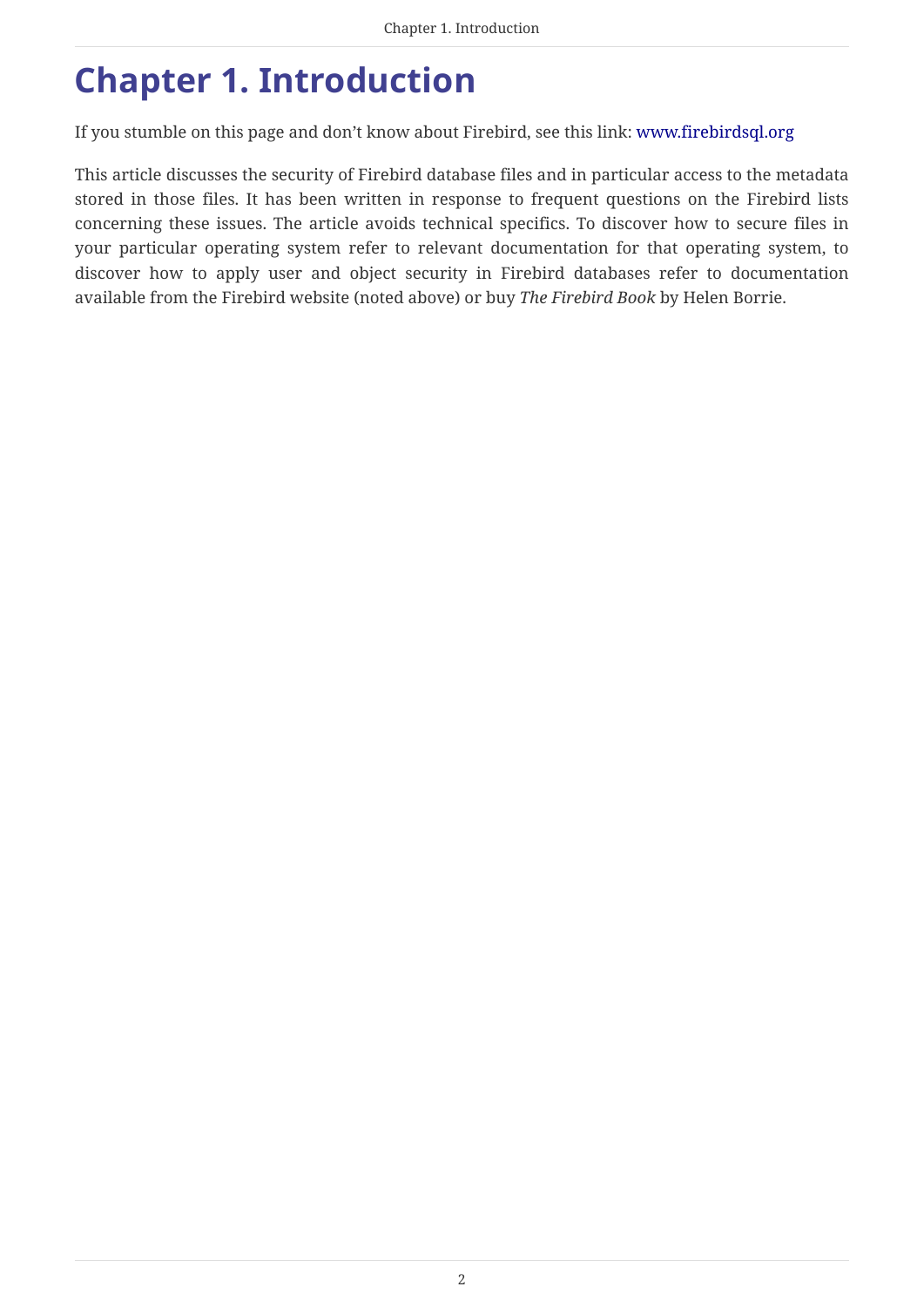### <span id="page-3-0"></span>**Chapter 2. Background**

For an application (user) to access a Firebird database it must connect to the Firebird server process. On receiving a connect request the server process will authenticate the user credentials against the server users defined in the security database. If authentication is successful the server will allow the application access to any database that it requests and then use the roles and privileges defined in that database to provide fine-grained access control to objects in that database.

At no time does the user connecting to the database require direct access to the database file itself. All access goes through the server process, which accesses the database file as needed to fulfil requests. It is the server that restricts or allows access to the logged-in user, according to the permissions defined for that user in that database.



The "embedded" variation of Firebird server works differently and would not be appropriate for secure installations. The fact that the embedded server version exists does not really change the security issues discussed this article, it merely highlights the importance of using effective environmental security in secure installations. Embedded server is discussed in more detail later.

Every Firebird server installation has a "SYSDBA" user, this user has unrestricted access to any database available to that server. Database specific privileges are effectively ignored when the database is accessed using SYSDBA. When you first copy a database onto a server you can use SYSDBA to customise the privileges according to the users and requirements of the server. However, it also means that, if I have direct access to a database file, I can copy that file from a server where I may not know the SYSDBA password onto a different server where I do know the SYSDBA password and so gain unrestricted access to the database.

As you can see from this description, Firebird security is predicated on the assumption that the Firebird server process will be running in an adequately secure environment. Firebird itself takes no precautions to provide external security. Once a person has physical access to a database file there is no effective way to prevent that user from reading all data (and metadata) within that file.



"Adequate" security is dependent on the level of security required for a particular installation. This will vary considerably from installation to installation.

This means that, for reasonable security, installations should ensure that the database files are adequately secured. In most cases this means that the Firebird server process should run as its own specific operating system user and only that user (and probably the administrator/root user) should have direct operating system access to the database files. The database files should not be located in directories that are accessible from the network, or by any local users other than specifically authorised personnel.

For the security to be effective it is also preferred that the server computer is stored in a secure location to prevent physical tampering that could permit unauthorised users to access the hard disk from beyond the strictures of the operating system.

However, the above explanation does not necessarily help developers who, having written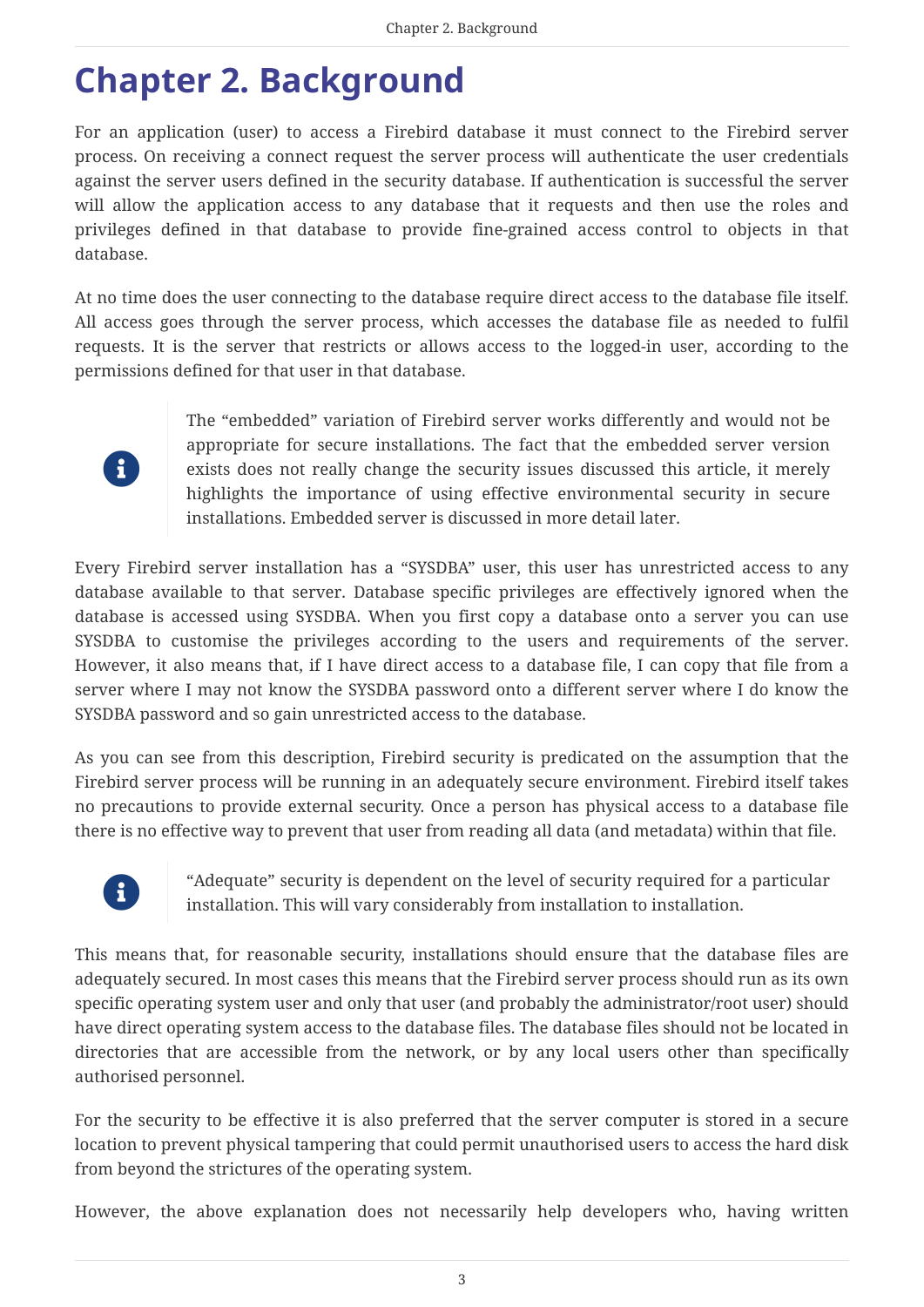databases for distribution and installation to remote sites, may wish to protect the intellectual property carried in their databases. Such concerns may include specifically the metadata (table structures and relationships, stored procedures and triggers) but may also include specific data carried in some tables. These concerns represent the main purpose of this article.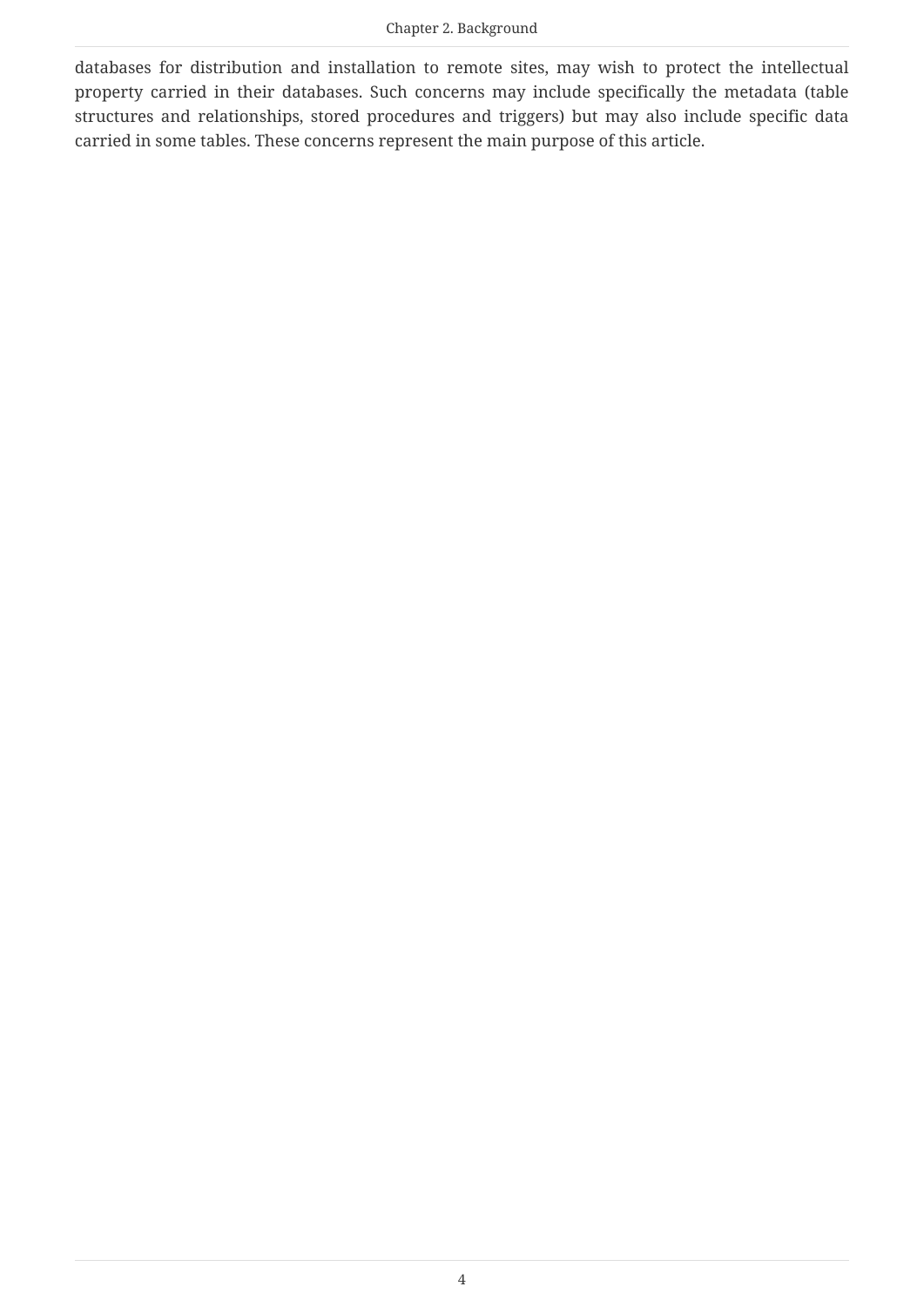### <span id="page-5-0"></span>**Chapter 3. The Problem**

A developer creates a database (and usually an accompanying client application) for installation on servers at remote sites. At such sites it is usual for a person at that site to have full access to the computer on which the Firebird server is running — in order to be able to perform backups and other maintenance tasks. As described in the background information, direct access to the database file provides the ability to gain full and unrestricted access to all the information in the database — both data and metadata.

In such cases the developer may not trust the users at these remote sites to keep the intellectual property represented by the database confidential. The fear may be that the users will reverseengineer the database for their own purposes, or that these remote sites will fail to maintain the security necessary to prevent unauthorised access to the database.

This leads to the common questions on the Firebird lists along the lines of:

#### **"I want to…"**

"…protect my database design (table structures, stored procedures, triggers etc.) from all users of the database at a remote installation. How can I do this with Firebird?"

#### **"I want to…"**

"…stop any users at a remote installation from accessing these particular tables of data. They contain proprietary information used internally by the application."

Firebird (at least to v1.5) provides no built-in encryption facilities. The simple answer to both of these questions is that it cannot be done using the current capabilities of Firebird. A user who can get direct access to the file gains access to all details within that file.

In the first instance no workaround is feasible because the server itself must be able to read the metadata. In the second instance it may be possible to implement client side encryption/decryption features, but then you will lose the ability to make effective use of database indexes and search facilities — and key management remains a major problem (more below).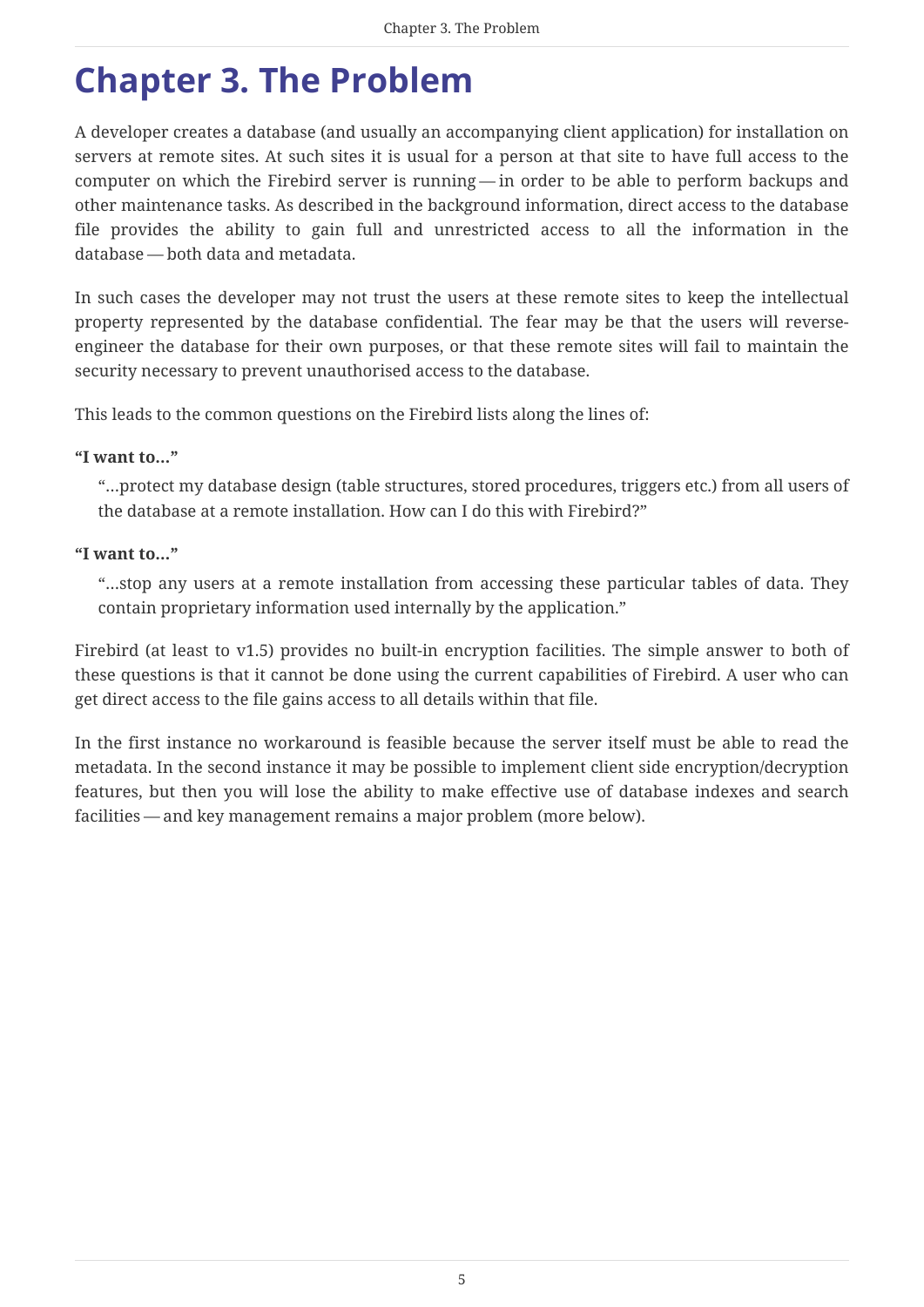### <span id="page-6-0"></span>**Chapter 4. The Solution**

There is really only one possible solution to these requests: Host the database and server at your own site and let the clients connect to your server remotely, through dial-up or Internet facilities etc. Terminal server (Windows or Linux/Unix) capabilities could be a useful way to implement such requirements.

In this way you maintain control over the database file and can restrict access to the various features and structures of your database using the usual Firebird internal security features (roles and privileges, etc.).

### <span id="page-6-1"></span>**4.1. Difficulties**

It is worth pointing out that there are difficulties even in this situation, if your intention is to protect the structure of your database.

#### <span id="page-6-2"></span>**4.1.1. Needs of the Access Layer**

Various database development libraries interrogate metadata, such as primary key, domain and similar structural information, in order to make development of client applications easier. Consequently, you may discover that you cannot prevent users from accessing metadata without also preventing your application from gathering the information that it requires.

This may mean that you will need to choose between allowing metadata details to escape from your server via a sophisticated data access interface and spending the considerable extra time it takes to develop an application using a less sophisticated access library.

#### <span id="page-6-3"></span>**4.1.2. "Leaking" by Inference and Deduction**

There is also the issue that most client applications inherently "leak" structural information about the database with which they interact. It is very rare for a database-centric application to have an interface that does not reveal many details about the table structures that it uses.

Some details may be hidden behind views and selectable stored procedures, but defining such features purely to try and hide structural information is an exercise in frustration. It is probably futile, anyway, since some details will escape, whatever you try.

### <span id="page-6-4"></span>**4.2. Protecting User Data**

Before continuing with other discussions relating to encryption of Firebird data, I do want to highlight that it is possible for users to protect their databases with encryption. This does not help developers who want to hide information from legitimate users, but it may help to meet the requirements of customers wanting to increase the security of their databases.

In some office situations it may not be practicable to locate the Firebird server computer in a truly secure environment. During times when the office is attended the likelihood that anyone will be able to access the computer to copy the database files (or steal the computer or hard disk to get the files later) may be quite low. However, out of normal working hours (nights and weekends) it may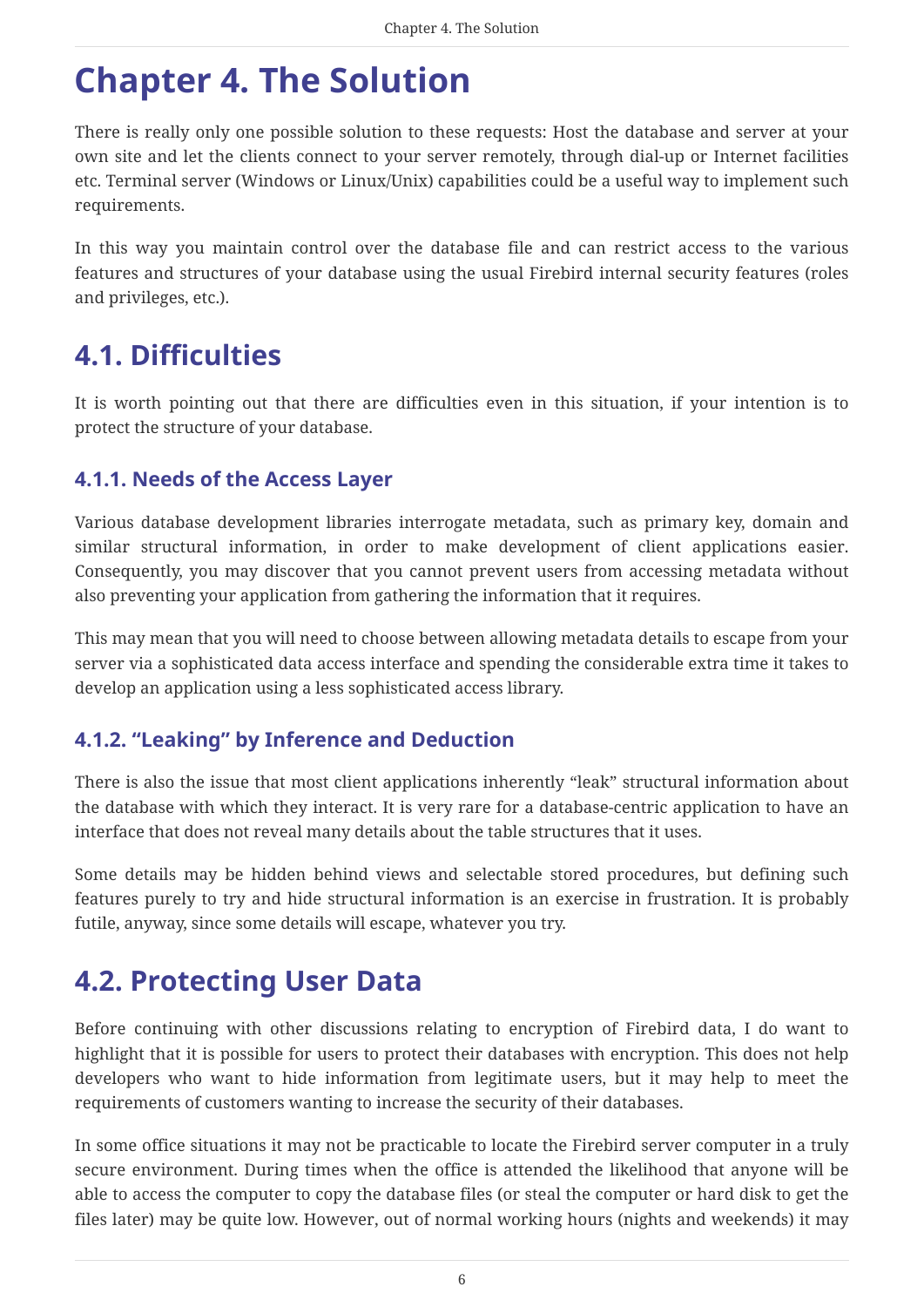be a different matter. Someone could gain access to the office, take the hard disk out of your computer (or take the entire computer) and take it away to access the database.

#### <span id="page-7-0"></span>**4.2.1. Encryption**

While Firebird itself provides no built-in encryption features there are some excellent products that do. You could install software that creates an encrypted volume on your computer and locate the database file (and any other confidential data) on that volume. When the computer is shut down all data exists in an encrypted file and cannot be accessed without the key. When you start the computer you have to mount the encrypted volume and supply the secret key before the data can be accessed. This additional, and necessarily manual, step in the start up process may be inconvenient, but it can provide excellent security for unattended computer systems.

Software with these capabilities includes: TrueCrypt [\(www.truecrypt.org\)](http://www.truecrypt.org), Bestcrypt from Jetico ([www.jetico.com\)](https://www.jetico.com) and PGPDisk ([www.pgpi.org/products/pgpdisk/](http://www.pgpi.org/products/pgpdisk/) — note that this link goes to an old freeware version, that site has links to newer commercial versions of the product). There are others, but the last two are ones that I have used myself.

#### **Why doesn't Firebird provide encryption?**

Because of the needs described above it is common for users to request that Firebird should, in a future version, add the ability to encrypt metadata, selected user data, or even the entire database. Not being a Firebird core developer, I cannot say categorically that it will not happen. However, the issue is not really whether encryption is practicable or useful, but a matter of whether key management would provide a solution to the problems we are examining.

Encryption can only be as good as the secret key required for decryption. It can be worse, but it cannot be better. There are several excellent encryption algorithms available that could be used. When good encryption is used, attacks are likely to be against the key rather than against the encryption itself.

#### **How could encryption work?**

So, let's look at how things would work if Firebird were to encrypt the metadata in a database…

Before the database could be accessed the secret key would need to be supplied. Giving the decryption key to the user would be pointless, simply bringing us back to the original problem. So, presumably, whenever the customer restarts the server they would call the developer who would then dial in and enter the needed key. Even if this were practicable, it is not necessarily going to solve the problem. For example, the customer could install some monitoring software on their server to detect the key as it is entered.

There are hardware based solutions to provide a key to a decryption process. But again this would need to be in possession of the client, and if we don't trust the client we can't stop them from using it to gain access to the database from another server where the SYSDBA password is known.

Firebird is an open source product. If the encryption facilities were built in, or open source plug-in libraries were used, it would be feasible for users to build their own versions of the server or plugin that not only performed the necessary encryption and decryption to access the protected database but also output the key, or simply output the decrypted details directly. The developer, not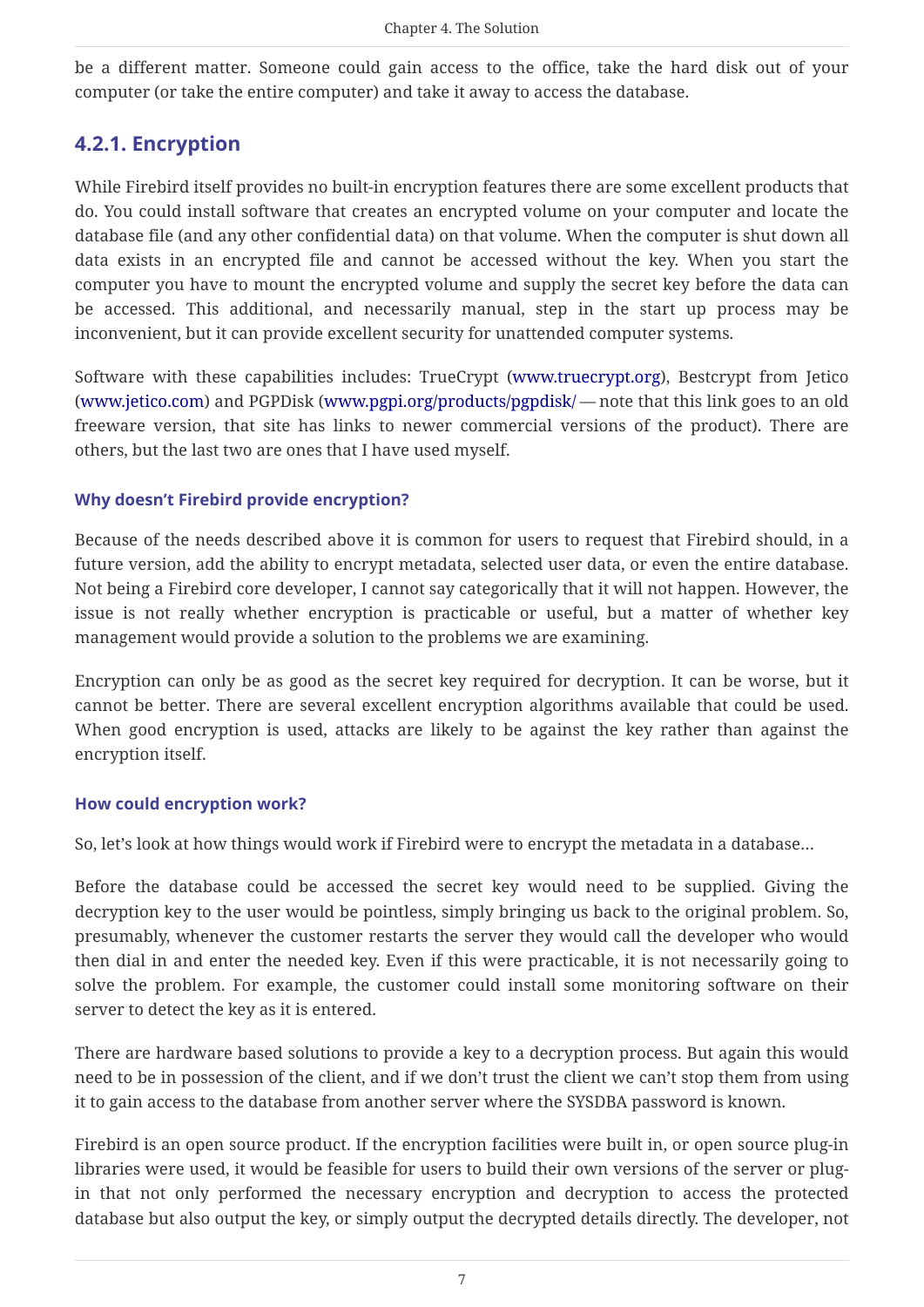being in control of the server, can neither detect nor prevent such activity.

You might consider building your own version of the Firebird server with the decryption key hidden in the executable. However, decompilers are available. It would not take long to discover the key simply by comparing the decompiled versions of your custom Firebird build with the normal, unencrypted version.

Various database products do exist which purport to provide strong encryption. Perhaps the encryption is strong but, unless the key management is in place to support this feature, the encryption is not going to achieve the desired effect. It may encourage you to believe you are protected, but you need to study the key management to discover if this is really true.

The *painful truth* is that, once you lose control of the hardware on which the encryption and decryption takes place, all bets are off. If the decryption key cannot be kept reliably secure then even good encryption becomes little more than security by obscurity.

#### <span id="page-8-0"></span>**4.2.2. Limiting the distribution of data**

Some people request encryption of the database data so that they can try and limit the dissemination of data. They are happy for the particular authorised user to see the data, but they wish to limit that user's ability to distribute the data to other people.

Just imagine for a moment that all the key management problems described above have been solved, so that it has become impractical for the user to just copy the database. In such cases the user would simply write a small program that extracted the data they were interested in (from the legitimately installed server) and copied that data to its own file or database.

I guess it is possible that Firebird might provide some form of application authentication system in the future that may make it possible to limit this form of data extraction, however most of the same problems exist. If you do not control the server you cannot prevent the user from installing a version of the server that does not require the authentication.

#### <span id="page-8-1"></span>**4.2.3. Removing SYSDBA access**

At various times people have suggested that removing SYSDBA access to a database could be the solution. The idea behind it is that, when the database is moved to a new server where the SYSDBA password is known, it will not help the person because SYSDBA does not have access anyway. Some have reported limited success in this respect by creating an SQL role name of SYSDBA and making sure it does not have access to the database objects.

However it does not really solve the problem. The database file can be viewed with a hex viewer or similar utility and the list of available user names discovered. (Discovering the owners of the database objects would be particularly useful.) Once known, these names can be added to the new server and used directly.

An even simpler workaround might be to use the embedded version of Firebird server (see below) or to compile your own version of the Firebird server that ignores security constraints.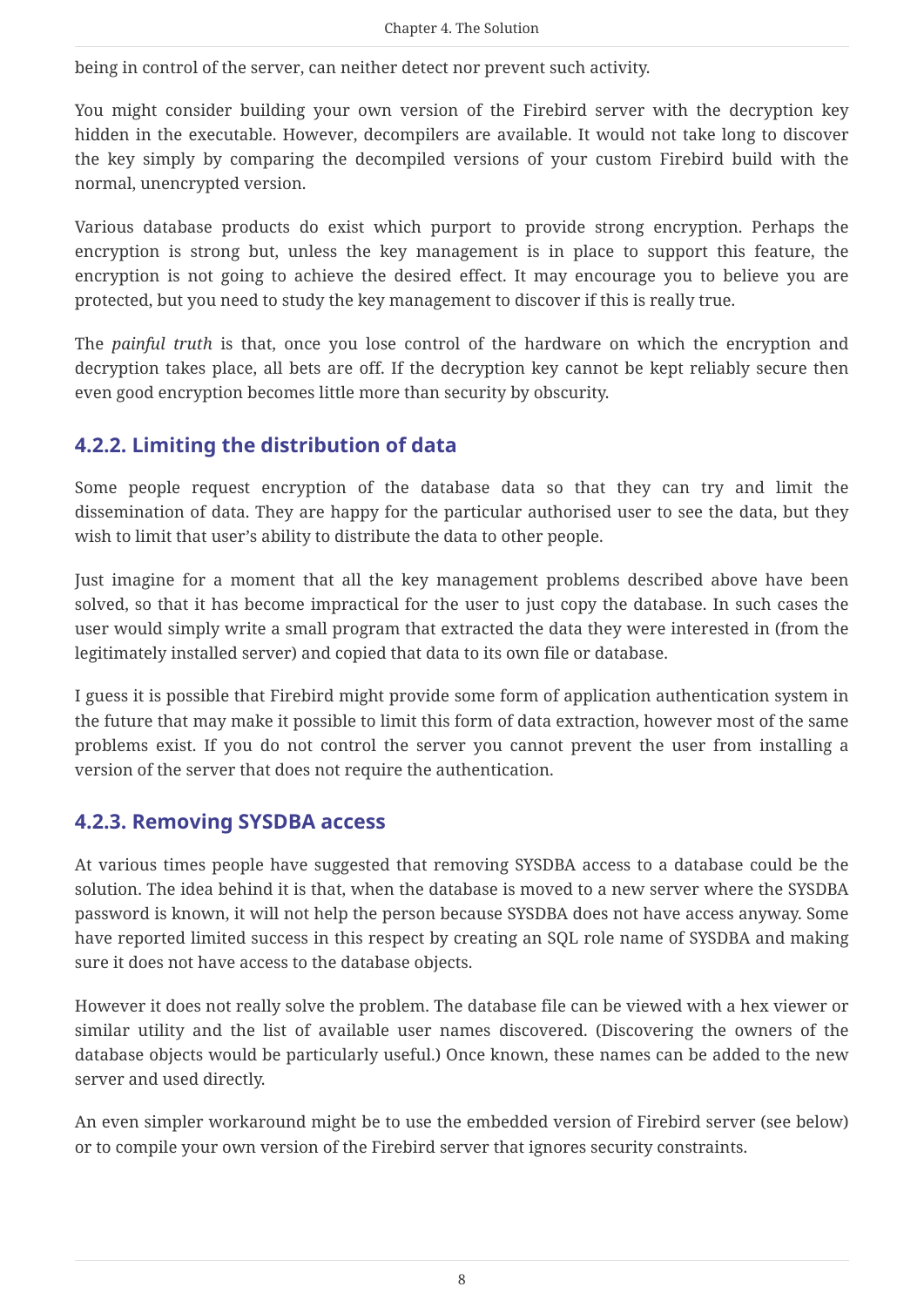#### <span id="page-9-0"></span>**4.2.4. Custom names for SYSDBA**

There has been some suggestion about allowing the SYSDBA user name to be changed. This may offer some limited protection against brute-force network attacks against the SYSDBA password, since such attacks would need to guess both the user name and its password, but it does not help protect the system from a person with direct access to the database file.

#### <span id="page-9-1"></span>**4.2.5. Deleting stored procedure and trigger source code**

When you write and define a stored procedure or trigger for a Firebird database, the server stores an almost complete copy of the procedure source code along with a "compiled" copy referred to as BLR (Binary Language Representation). It is the BLR that is executed by the server, the source code is not used.

Some developers attempt to protect at least some of their database metadata by deleting the source code from the database before distributing the database (a simple direct update against the relevant metadata table fields). I recommend that you don't do this for two reasons…

- 1. BLR is a fairly simplistic encoding of the source code. It would not be difficult to decode the BLR back to a human readable form. Such a decoding would be without comments and formatting, but the SQL that goes into a stored procedure or trigger is rarely so complicated that this would cause much of a problem. Hence the protection offered by the removal of source code is not very significant.
- 2. The source code can be useful for other purposes. It allows fixes to be applied directly to the database without needing to bring in the full source from elsewhere (and then remembering to remove it again when the fix is applied). The source code is also used by various utilities, such as my own DBak application — an alternative backup program to "gbak". I have not bothered to write my own BLR decoder at this stage, so DBak relies on the availability of the source code in order to be able to build a DDL script to reconstruct a database.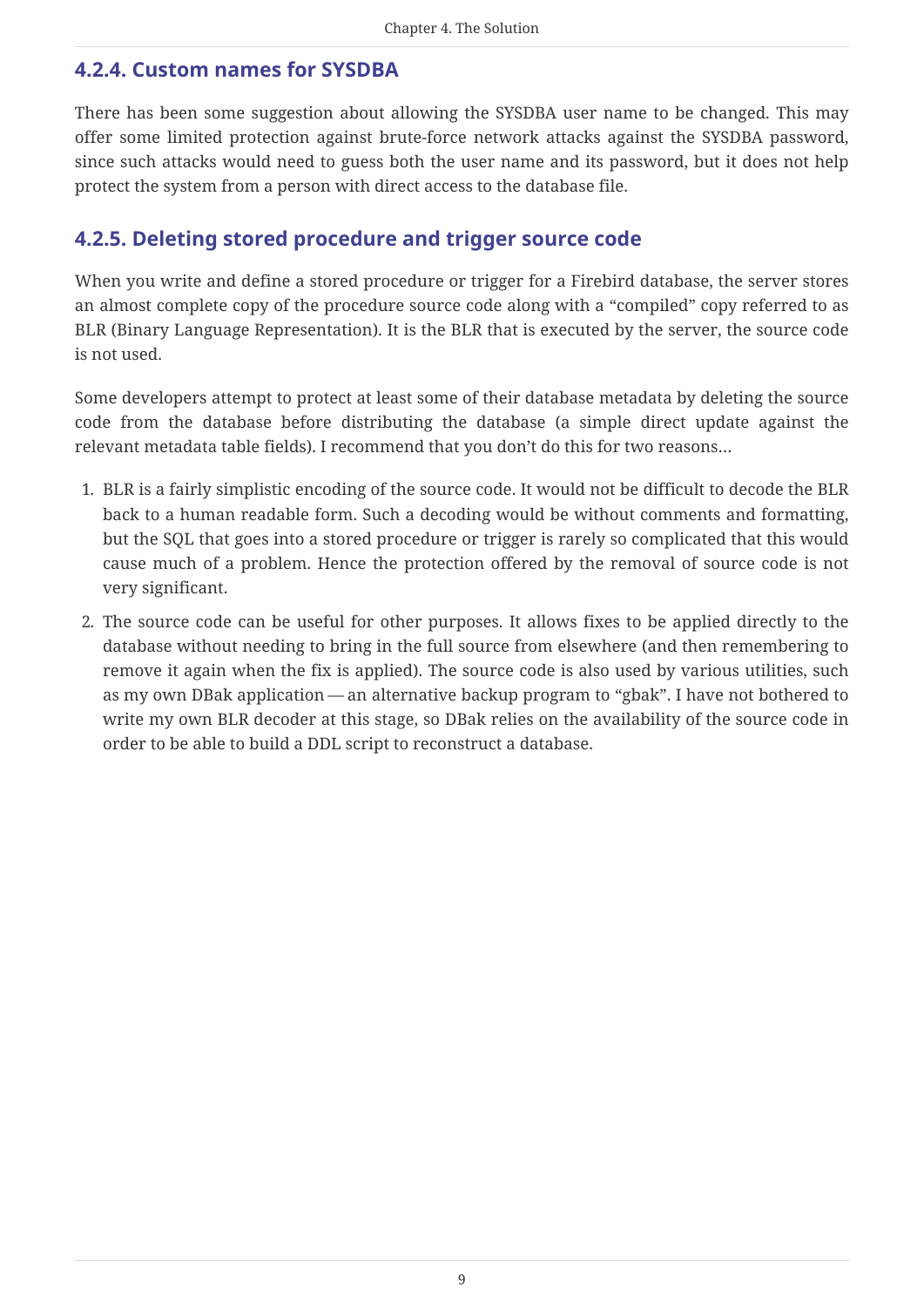### <span id="page-10-0"></span>**Chapter 5. Embedded Firebird Server**

There is a special version of the Firebird server referred to as "embedded". This is a special client library that includes the server itself. When an application links to this library it loads the server and allows direct access to any database that is accessible on the local computer. This version of the server does not use a security database. The user name specified during the "logon" (no password authentication occurs) is used to manage user access to database objects (via SQL permissions) but if that user name is SYSDBA (or the owner of the database) then unrestricted access is possible.

The features of embedded are useful for developers wanting to create easy to distribute single-user applications that do not need security.

From that brief description it appears that having an embedded server client installed on a server hosting other databases could present itself as a major security risk. In reality the risk is no greater than if the embedded client did not exist.

When an application loads the embedded server, the server operates in the application (and therefore the user's) security context. This means that the embedded server will only be able to access database files that the user could access directly through the operating system. Giving an untrusted user access to install programs on a secure server is bad news in any case, but provided you have specified appropriate file permissions on secure databases, the embedded server itself is no threat.

The threat comes from all the other things that the user could install.

The fact that the embedded server exists only serves to highlight what is possible given direct access to a database file, especially in an open source environment. If it did not already exist then it would certainly be possible for someone to compile an equivalent capability.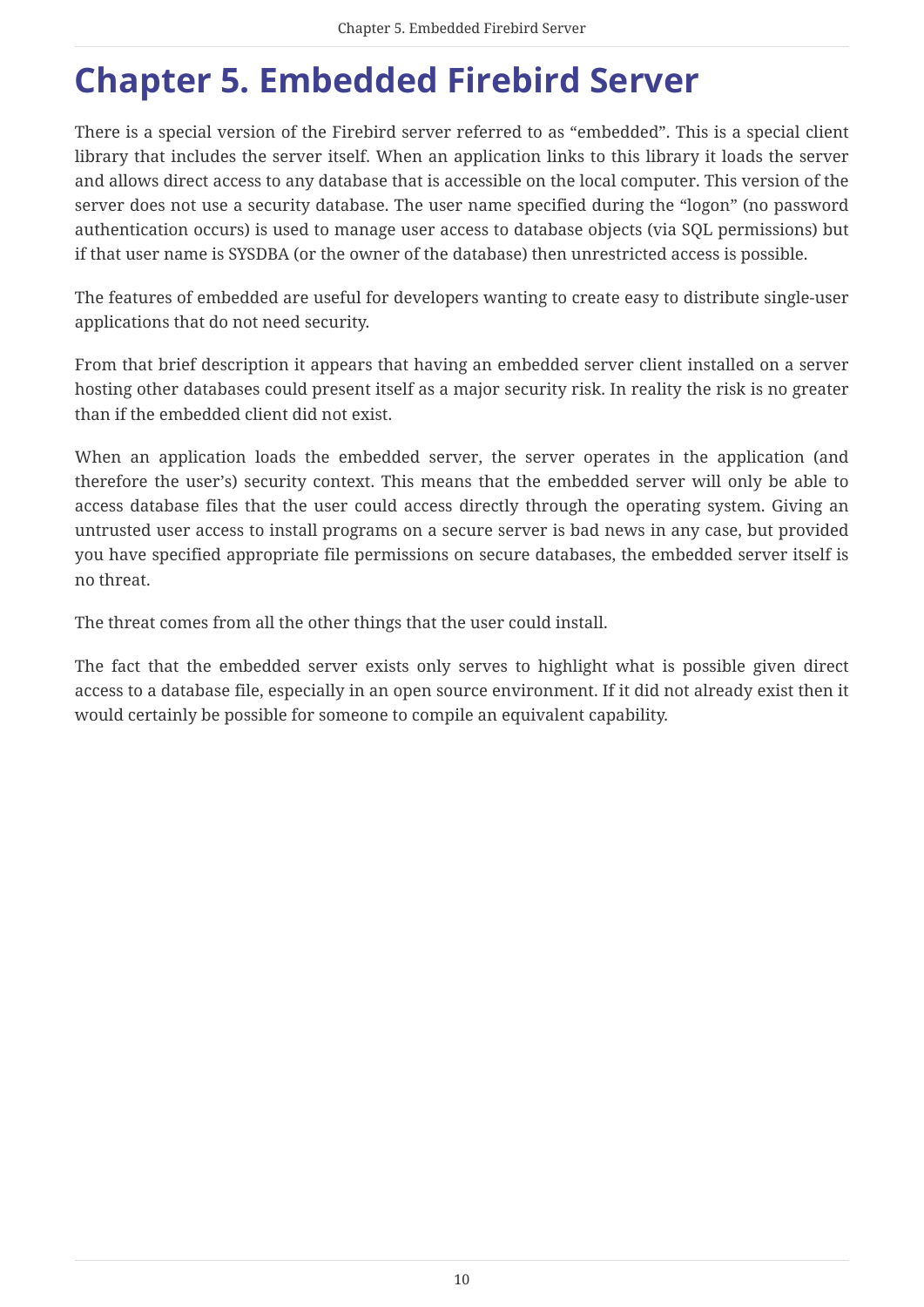# <span id="page-11-0"></span>**Chapter 6. Other Forms of Obscurity**

Various other forms of security by obscurity have been proposed. Such things as special events that fire on login and log off to call user functions to prevent or deny access. Such features may offer some limited use for closed source systems, where the obscurity of the implementation helps to hide exactly how information is being protected. But for an open source system the work around for such hacks is to simply build your own version of the server that bypasses the event or code which is preventing access. It is difficult to offer obscurity in an open source system.

Consider also what happens when you distribute your compiled executables. Compiled programs are great examples of obscurity. No encryption is used (usually), all steps of the code are there to be analysed by anyone with the time and knowledge and, indeed, there are decompilers available to assist with this process. Once a person discovers what libraries your code was compiled with, isolating the results to only your own "secret" code makes the whole process much faster. Have you written to Borland, Microsoft or whoever requesting that they somehow encrypt their compiled binaries?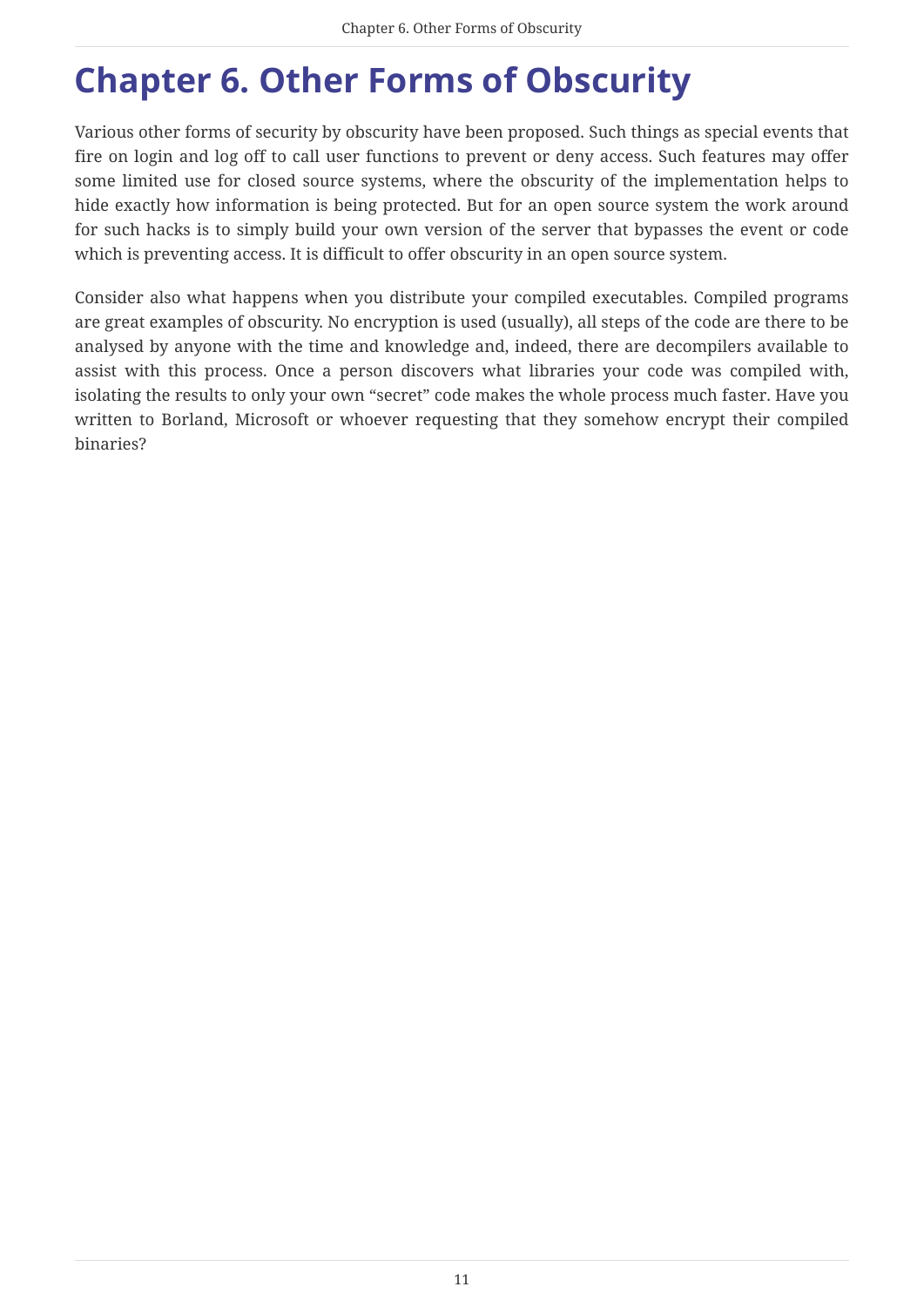# <span id="page-12-0"></span>**Chapter 7. Acceptable Low Security**

My comments so far have been directed at the idea of strong security and I guess the concept of security by obscurity has been written with some contempt. However at times weak security is all that you want. Sometimes the data is just not that valuable. You want to stop the casual browser and make it at least inconvenient for the more advanced thief.

I have used such schemes myself in various places. Often there is no point in throwing Twofish, AES or whatever at such schemes because those are all about strong encryption. They are heavy with processing overhead and complication relating to keeping the security strong. A simple XOR against some known string (the key) may be sufficient. If the key can be discovered by the thief then it does not matter whether you have used weak or strong encryption, the game is over anyway.



Most simple XOR based algorithms can be broken with little effort. Consult a good encryption reference for more information and other options.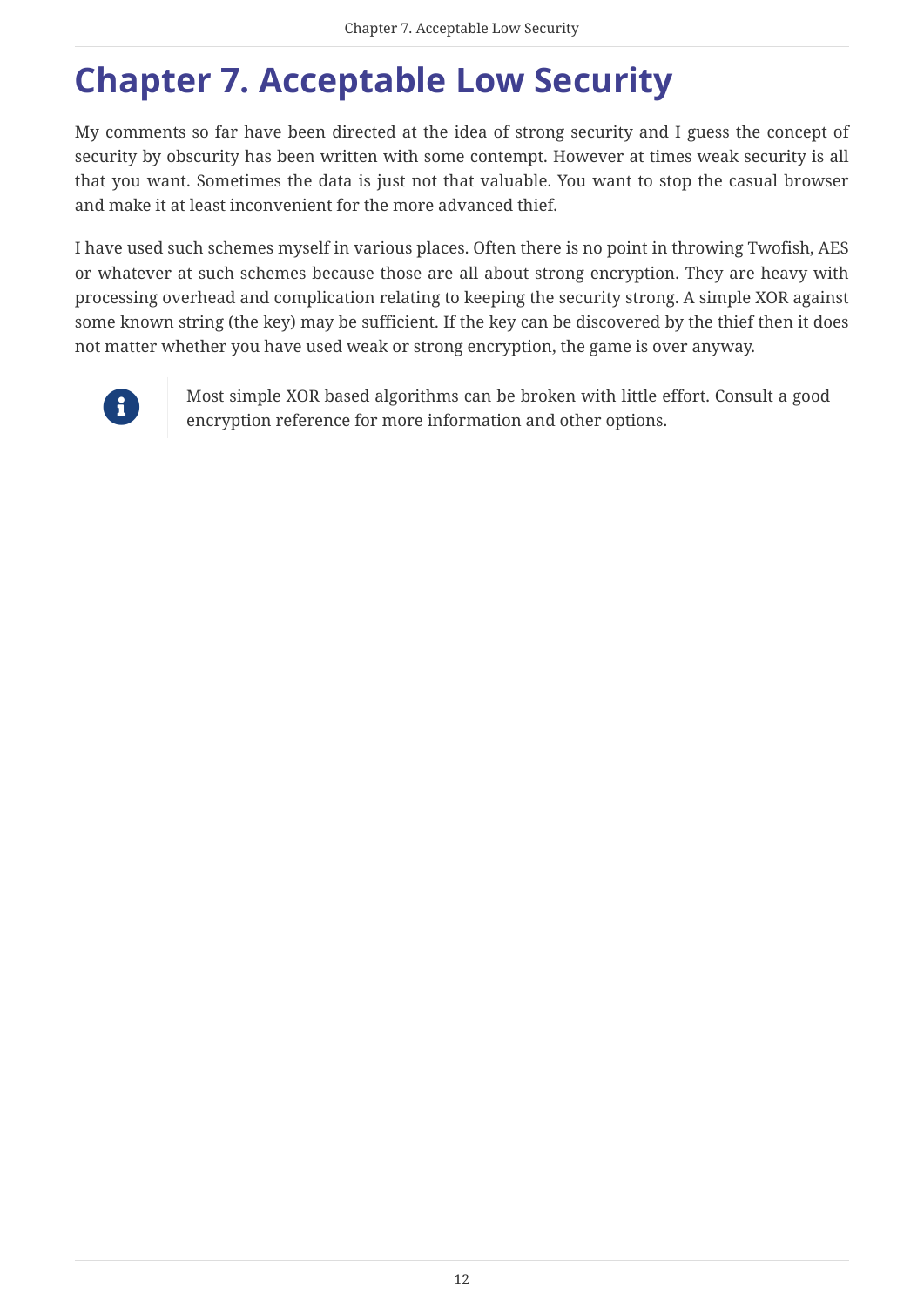### <span id="page-13-0"></span>**Chapter 8. Choosing Obscurity**

The thing about security by obscurity is that it must be obscure! If Firebird were to implement some sort of encryption into its disk reads and writes then it would not be obscure because it is an open source project. It would take almost no time at all to recompile the source to discover the key being provided and everything is lost.

So if you really needed this feature you would obtain the Firebird source, insert your own obscuring code into the disk read and write methods and compile your own variation of the Firebird server. (Such code could be discovered by decompiling the executable but it does take a fairly serious thief to try this.)

Before you do this, try to work out whether it would actually solve your problem, if the user also takes a copy of the specially compiled executables along with the database; or if it remains possible for a user to extract the secrets directly from your running server.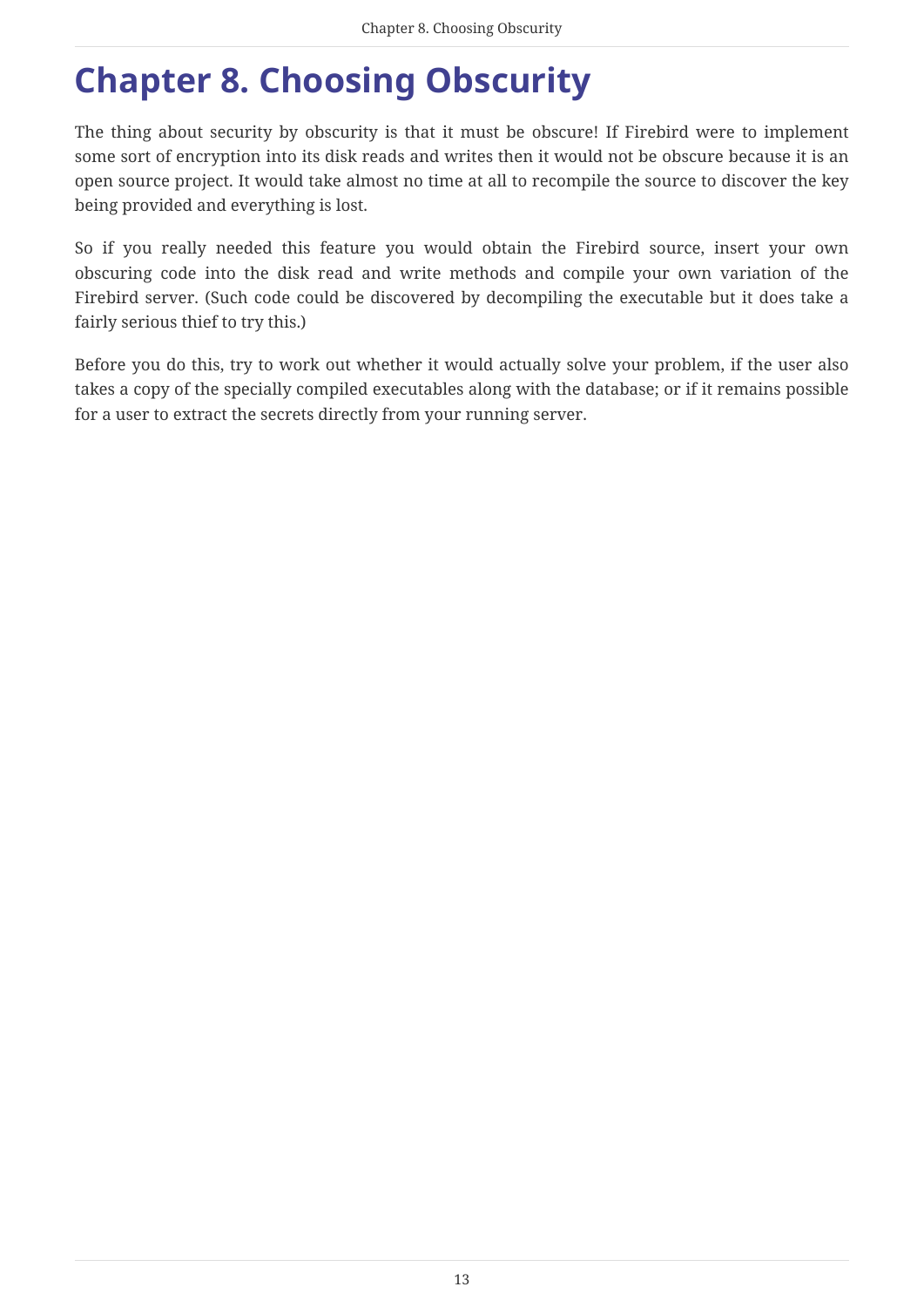# <span id="page-14-0"></span>**Chapter 9. The Philosophical Argument**

There is also the philosophical question of why you would choose an open source database server product to build a closed source database. Many people have contributed to the project in the firm belief that open source is the best way to provide software.

But, more particularly, when it comes to the storage of users' data I am a firm believer that the users should insist on the ability to access their own data — which will often include the need to understand the structures and the processes you have built (the metadata). If you go out of business or become otherwise unavailable it may be of critical importance that the users can at least extract their own data (in appropriate formats) in order to be able to move to alternative systems.

Can you trust the users to respect your intellectual property while you are still in business and available? Provide the necessary services and facilities and hopefully they will. If not, there is a good chance that there is little you can do to stop them.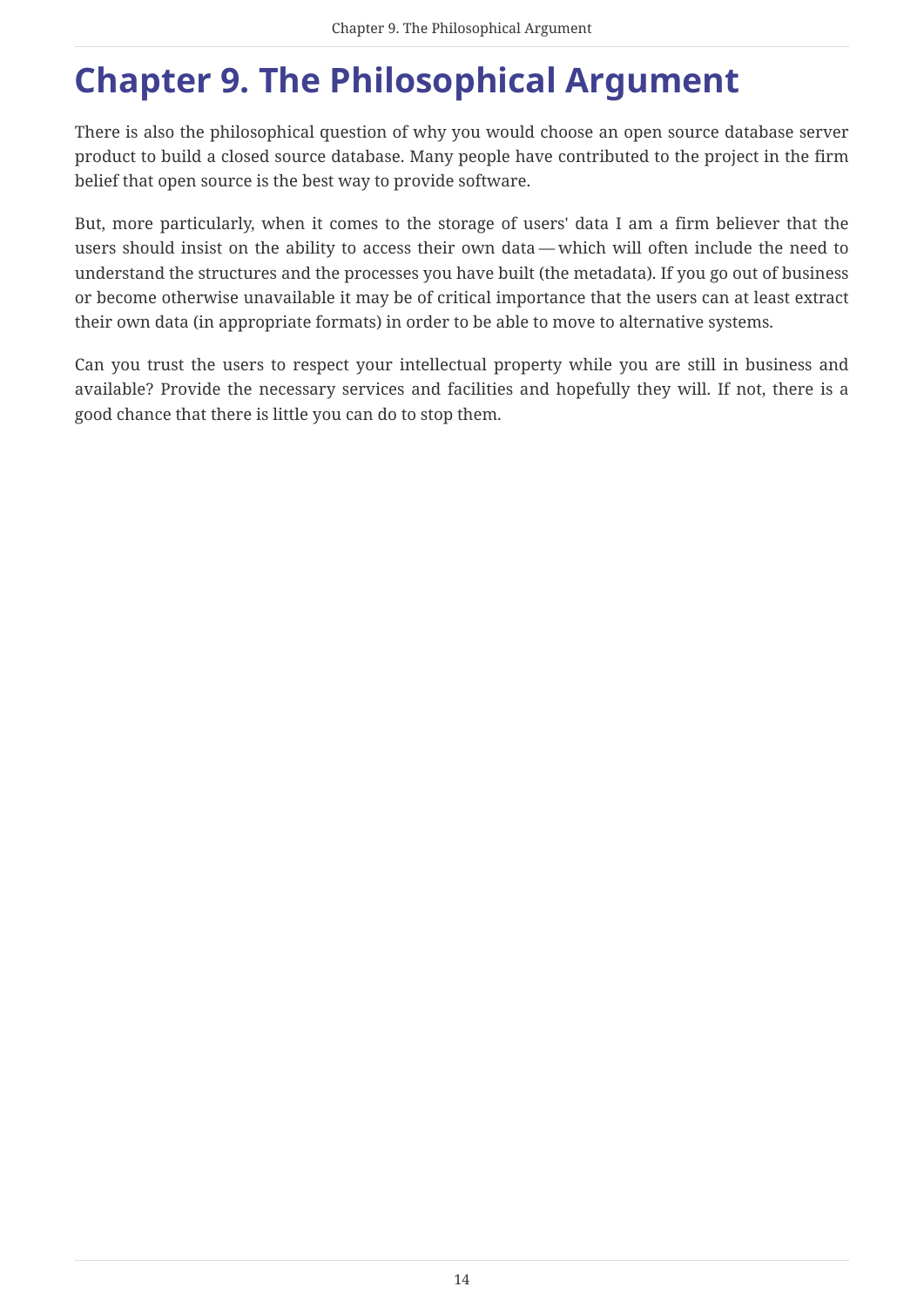### <span id="page-15-0"></span>**Chapter 10. Conclusions**

The problem has been that too many people do not understand security and how difficult it is to do well. Regrettably there have been many software products that have encouraged such misunderstandings by implementing obscurity rather than true security. Witness the number of companies around that provide "data recovery" services, by which they mean *bypassing or breaking the supposed security of obscured data*.

Encryption is not a panacea for security. If you are not in control of the environment (the hardware, the operating system and all software running on that system) then you have no control over the security — regardless of what encryption schemes you may have in place. This is the situation when you distribute your database to remote server installations.

If you really need to protect the data or metadata in your database then you will need to retain control of the database file and the environment in which it is accessed. No other solution will offer you the same level of security.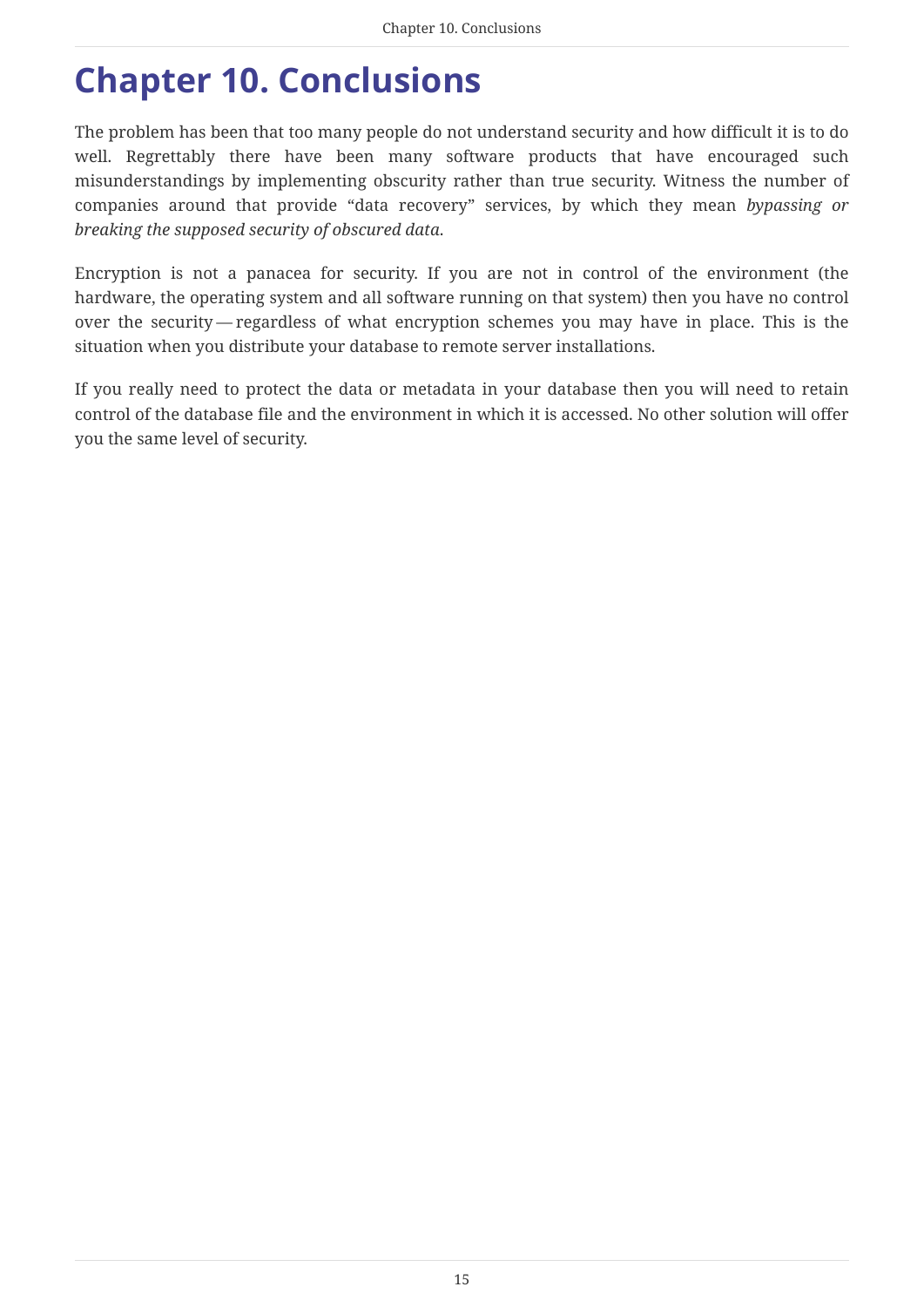# <span id="page-16-0"></span>**Chapter 11. Acknowledgements**

I would like to thank the various people that have reviewed and commented on this article. I would also like to thank the many people that contribute to the Firebird support list, which is the source of much of the information that appears in this article.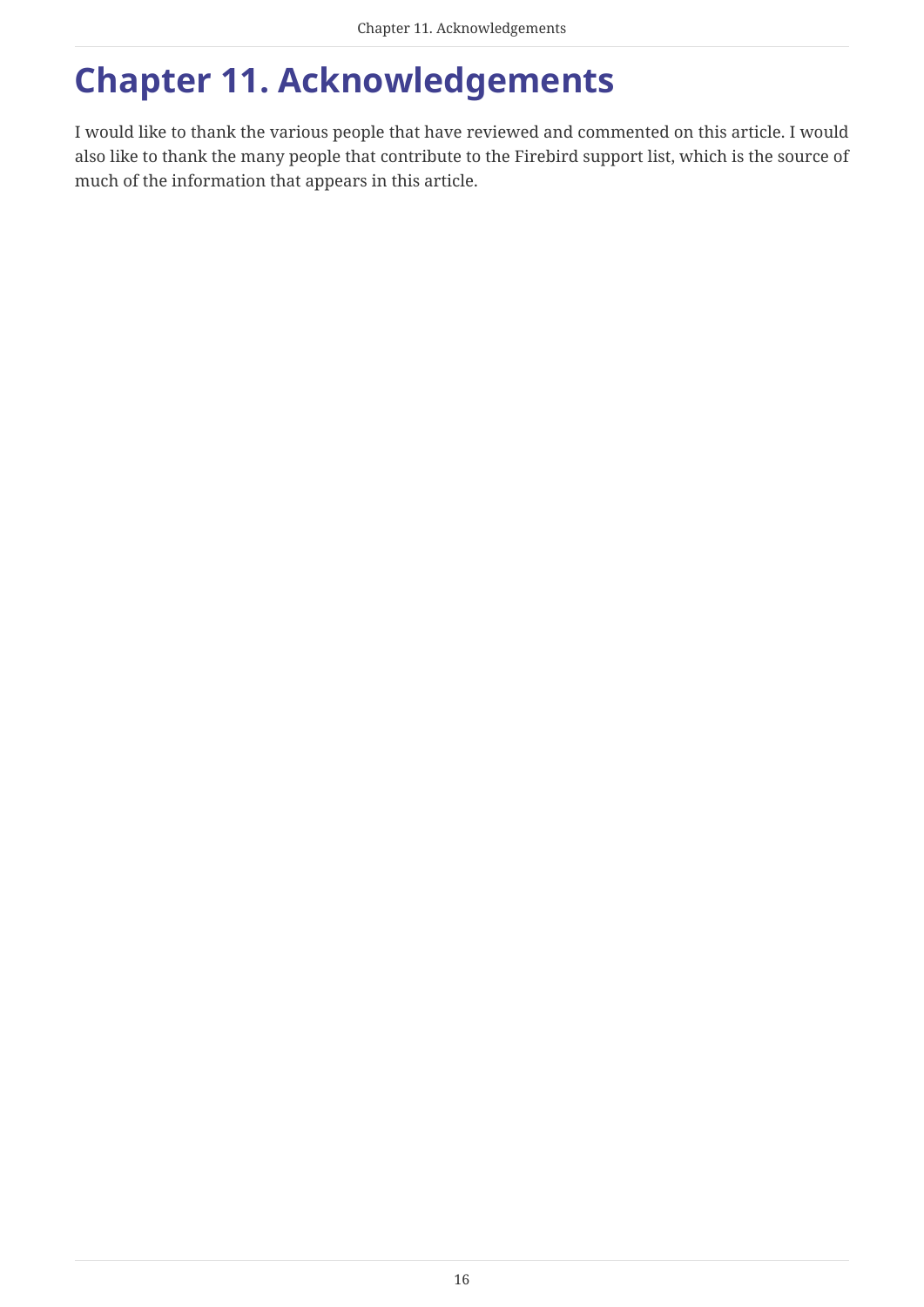### <span id="page-17-0"></span>**Appendix A: Document History**

The exact file history — starting at version 0.5 — is recorded in the firebird-documentation git repository; see<https://github.com/FirebirdSQL/firebird-documentation>

#### **Revision History**

| N/      | 14 Feb               | G      | First edition.                                                                                                                                                                            |
|---------|----------------------|--------|-------------------------------------------------------------------------------------------------------------------------------------------------------------------------------------------|
| A       | 2005                 | W      |                                                                                                                                                                                           |
| N/<br>A | 11 Apr<br>2005       | G<br>W | The section on "Acceptable low security" was reviewed to try and highlight<br>simple XOR algorithms as weak to ensure that readers investigate further if<br>interested in this approach. |
| N/      | 26 Apr               | G      | Additional section on Embedded server (and references to it). Moved footnote                                                                                                              |
| A       | 2005                 | W      | into an italic note, footnotes don't work well with HTML. Added a TOC.                                                                                                                    |
| N/      | 4 Dec                | G      | Added reference to TrueCrypt. Added Use of this Document section. Added an                                                                                                                |
| A       | 2005                 | W      | Acknowledgements section.                                                                                                                                                                 |
|         | 0.5 7 Dec<br>2005    | PV.    | Moved Document History and Use of This Document into appendices. Added<br>version number for use within the Firebird project. Added document to<br>Firebird CVS repository.               |
|         | $0.6$ 30 Jun<br>2020 |        | MR Conversion to AsciiDoc, minor copy-editing                                                                                                                                             |